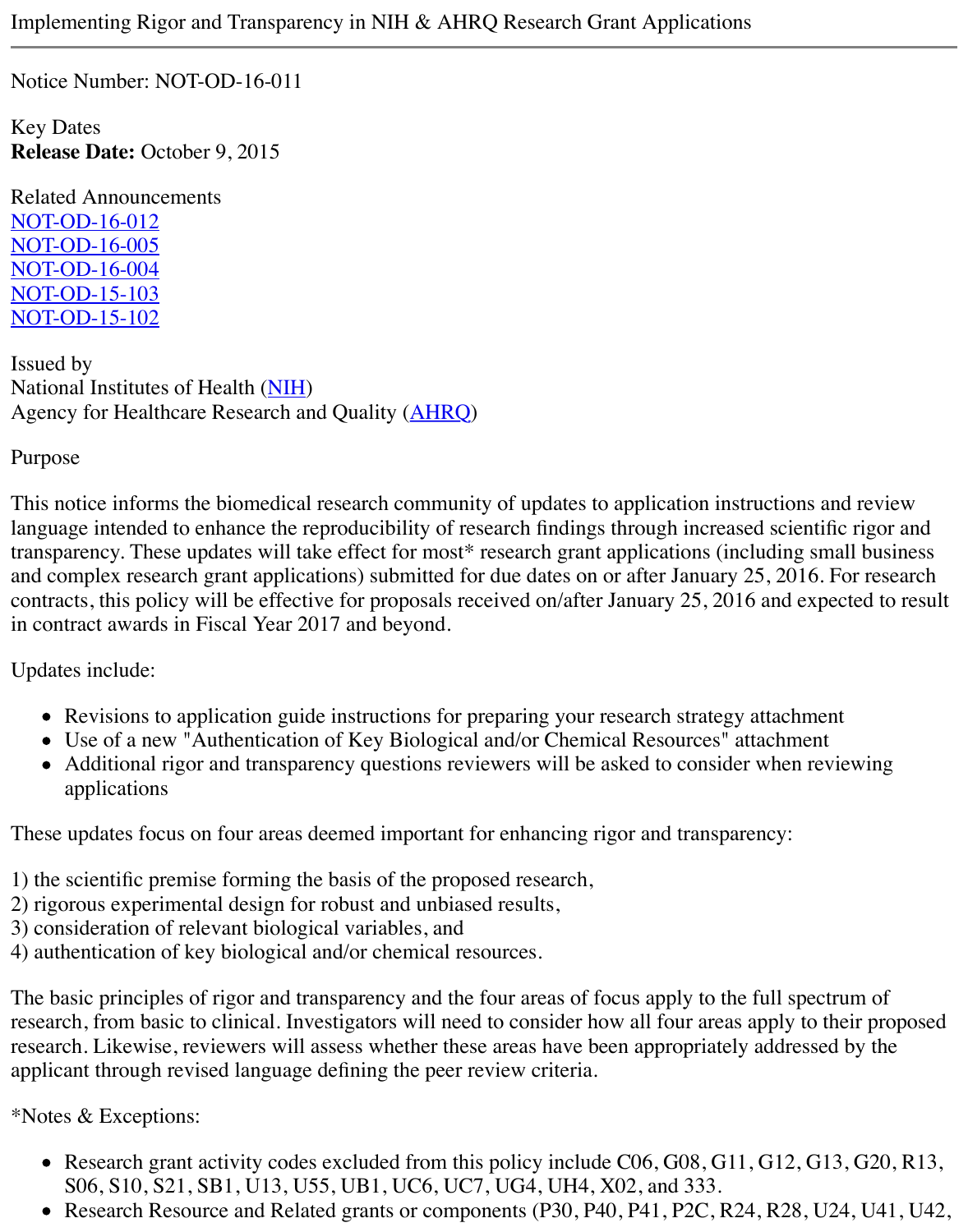and U2C) may have slightly revised review language; please refer to the Funding Opportunity Announcement.

- Refer to NOT-OD-16-012 for updates to Career Development Award application instructions and review language.
- Fellowship and Training grant applications submitted for the May 25, 2016 due date and beyond will include new instructions and review criteria to address this policy. Details on these changes will be available by December 2015.

Implementation for Grant Applications

# **Updates to Research Strategy Guidance**

By November 25, 2015 application guide instructions will be updated to include the following additional guidance for the Significance and Approach sections of the Research Strategy, in addition to the existing instructions.

#### **Significance**

Describe the scientific premise for the proposed project, including consideration of the strengths and weaknesses of published research or preliminary data crucial to the support of your application.

#### **Approach**

Describe the experimental design and methods proposed and how they will achieve robust and unbiased results.

Explain how relevant biological variables, such as sex, are factored into research designs and analyses for studies in vertebrate animals and humans. For example, strong justification from the scientific literature, preliminary data, or other relevant considerations, must be provided for applications proposing to study only one sex. Refer to [NOT-OD-15-102](http://grants.nih.gov/grants/guide/notice-files/NOT-OD-15-102.html) for further consideration of NIH expectations about sex as a biological variable.

## **New Authentication of Key Biological and/or Chemical Resources Attachment**

Grant applications for the activity codes covered by the policy must include a new PDF attachment related to the authentication of key biological and/or chemical resources.

#### **Authentication of Key Biological and/or Chemical Resources**

Briefly describe methods to ensure the identity and validity of key biological and/or chemical resources used in the proposed studies.

Key biological and/or chemical resources may or may not be generated with NIH funds and:

1) may differ from laboratory to laboratory or over time;

2) may have qualities and/or qualifications that could influence the research data; and

3) are integral to the proposed research.

These include, but are not limited to, cell lines, specialty chemicals, antibodies, and other biologics.

Standard laboratory reagents that are not expected to vary do not need to be included in the plan. Examples are buffers and other common biologicals or chemicals.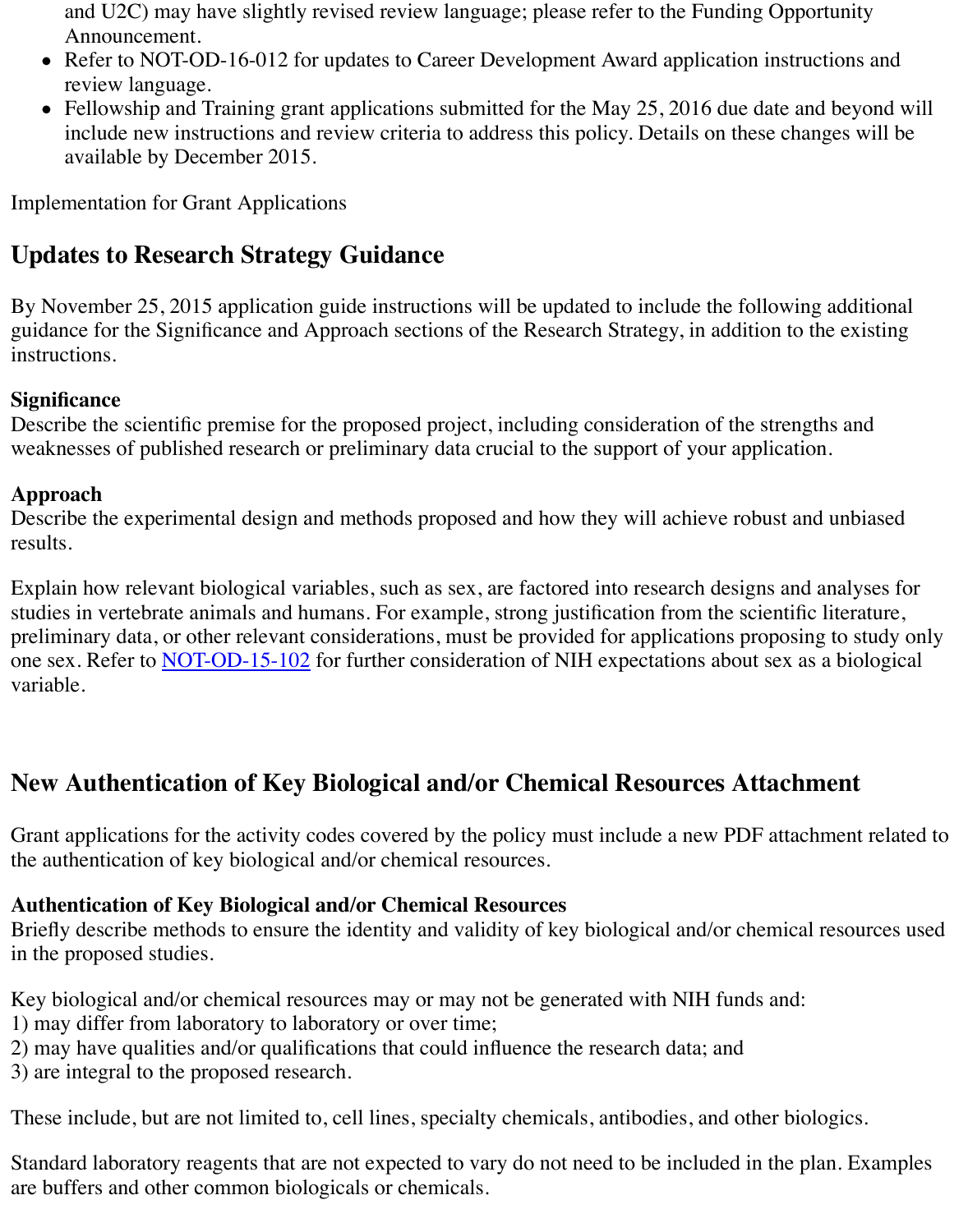Reviewers will assess the information provided in this Section. Any reviewer questions associated with key biological and/or chemical resource authentication will need to be addressed prior to award.

Information in this section must focus only on authentication and/or validation of key resources to be used in the study; all other methods and preliminary data must be included within the [page limits](http://grants.nih.gov/grants/forms_page_limits.htm) of the research strategy. Applications identified as non-compliant with this limitation will be withdrawn from the review process (see <u>NOT-OD-15-095</u>).

Applications submitted for *due dates between January 25, 2016 and May 24, 2016* will use the FORMS-C forms and application guide. The general application guide will be updated by November 25, 2015 with instructions for this new attachment and guidance to upload your PDF document (titled "Authentication of Key Resources Plan") in the "Other Attachments" section of the "Other Project Information" form.

Applications submitted for *due dates on or after May 25, 2016*, will use updated FORMS-D forms. The PHS 398 Research Plan form will include a new "Authentication of Key Biological and/or Chemical Resources" attachment field. FORMS-D application forms and instructions will be available for all active Funding Opportunity Announcements at least 60 days prior to due dates that fall on or after May 25, 2016.

## **Application Review Information**

Unless stated otherwise in the Funding Opportunity Announcement, reviewers will be asked to consider additional review questions in order to assess rigor and transparency in research grant applications. By November 25, 2015, all active Funding Opportunity Announcements will be updated to reference these additional review questions.

#### *Scored Review Criteria*

#### **Significance**

Is there a strong scientific premise for the project

#### **Approach**

Have the investigators presented strategies to ensure a robust and unbiased approach, as appropriate for the work proposed?

Have the investigators presented adequate plans to address relevant biological variables, such as sex, for studies in vertebrate animals or human subjects?

#### *Additional Review Considerations*

#### **Authentication of Key Biological and/or Chemical Resources**

For projects involving key biological and/or chemical resources, reviewers will comment on the brief plans proposed for identifying and ensuring the validity of those resources.

The review criteria stated in the Funding Opportunity Announcement always prevail in the evaluation of applications submitted under that announcement.

## **Research Performance Progress Reports**

Research Performance Progress Reports (RPPR) submitted January 25, 2016 or later will be expected to emphasize rigorous approaches taken to ensure robust and unbiased results. Rigor should be addressed in the RPPR for any grant that funds research or training in research; grants that support other activities do not need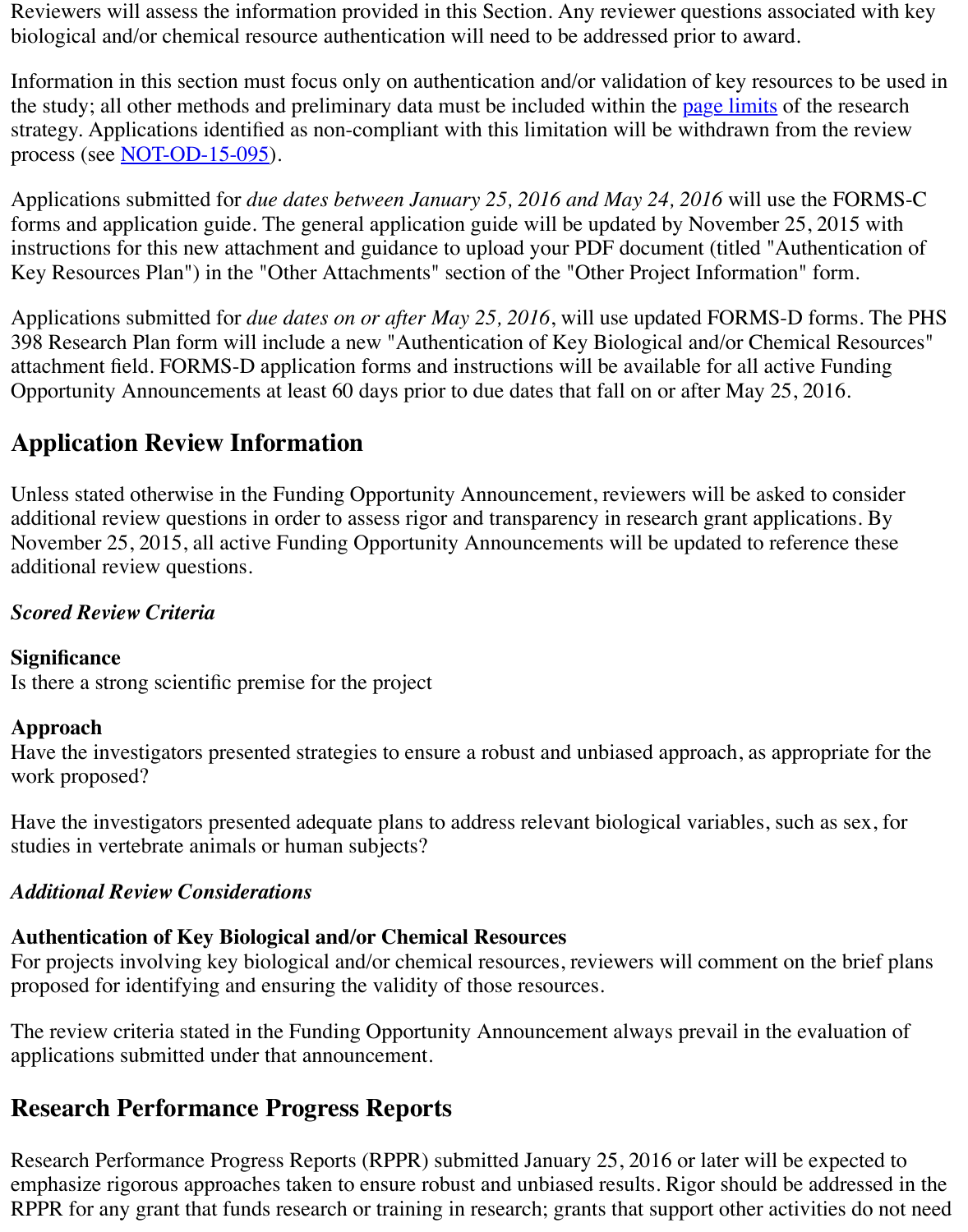to address rigor. This includes non-competing continuation reports (Type 5) for grants reviewed and awarded before implementation of the policy. The RPPR instructions will be updated by January 25, 2016. Reporting on rigor in RPPR will help NIH implement and evaluate the policy for both current and new awards, as well as prepare non-competing renewals for the next competitive renewal.

### **Resources**

- [Website](http://grants.nih.gov/reproducibility/index.htm) describing reproducibility efforts for NIH applicants and grantees
- [Frequently Asked Questions](http://grants.nih.gov/reproducibility/faqs.htm)

#### Background

NIH's mission is to seek fundamental knowledge about the nature and behavior of living systems and the application of that knowledge to enhance health, lengthen life, and reduce illness and disability. Key to the successful application of that knowledge toward health outcomes is scientific rigor in conducting biomedical research. One of NIH's four stated goals is to exemplify and promote the highest level of scientific integrity, public accountability, and social responsibility in the conduct of science (see [http://www.nih.gov/about/mission.htm\)](http://www.nih.gov/about/mission.htm).

These rigor and transparency updates:

- clarify long-standing expectations to ensure that NIH is funding the best and most rigorous science,
- highlight the need for applicants to describe details that may have been previously overlooked,
- highlight the need for reviewers to consider such details in their reviews through updated review language, and
- minimize additional burden.

These are not new expectations, but NIH is formalizing these expectations in grant applications and reviews. Some investigators already address some of the four areas of rigor in their applications, while other investigators are doing so in their research but not providing details in applications and/or publications. All biomedical science will benefit from increased attention to rigor and transparency in research grant applications and reviews.

Inquiries

Please direct all inquiries to:

[reproducibility@nih.gov](mailto:reproducibility@nih.gov)

[Weekly TOC for this Announcement](http://grants.nih.gov/grants/guide/WeeklyIndex.cfm?10-16-15) [NIH Funding Opportunities and Notices](http://grants.nih.gov/grants/guide/index.html)





National Institutes of Health Office of Extramural Research



Department of Health  $\leq$  and Human Services (HHS)